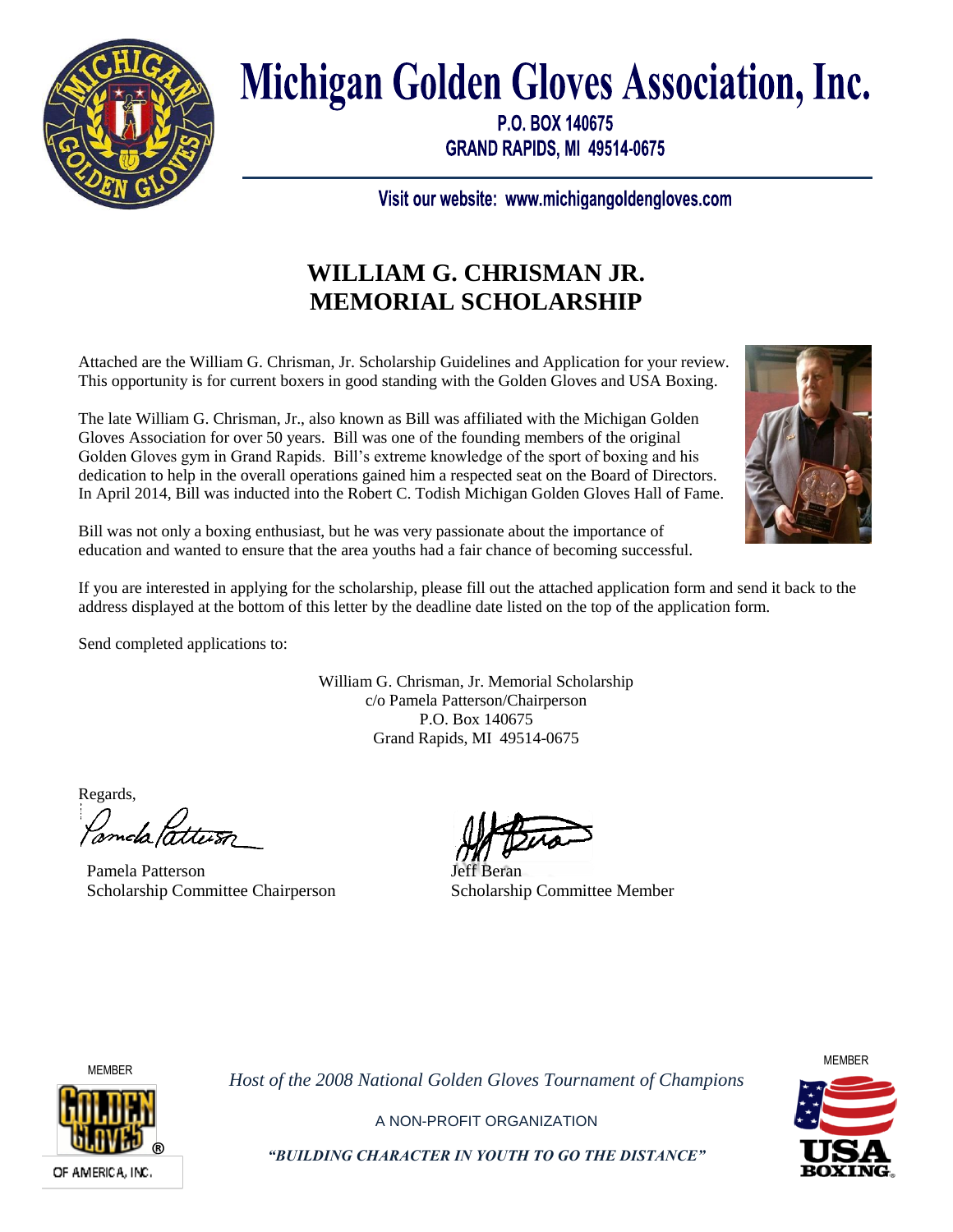

## **MICHIGAN GOLDEN GLOVES WILLIAM G. CHRISMAN JR. MEMORIAL SCHOLARSHIP**

**Scholarship Application Deadline is Saturday, May 7, 2022 at 10:00 p.m.** *(No applications will be accepted after this date & time)*

#### **BOXERS PERSONAL STATEMENT AND RECOMMENDATIONS MUST BE ATTACHED TO THE APPLICATION.**

- **1) The Boxer must be a current member, in good standing, of USA Boxing.**
- **2) The Boxer must be a full-time student in high school, college or trade school.**
- **3) The Boxer must have at least a 2.0 GPA or a "C" average and maintain during the Scholarship year.**
- **4) The Boxer must continue to participate in the Golden Gloves while receiving the Scholarship.**
- **5) The Boxer must be entered in the current Michigan Golden Gloves Tournament (East Mich., West Mich., or State).**

**FINAL APPROVAL/DISTRIBUTION OF SCHOLARSHIP AWARD IS DEPENDANT UPON RECEIPT OF OFFICIAL TRANSCRIPTS AND/OR A STATEMENT OF ACCEPTANCE ON OFFICIAL LETTERHEAD FROM THE COLLEGE, UNIVERSITY OR TRADE SCHOOL THAT THE BOXER PLANS TO ATTEND. VERIFICATION OF GOOD ACADEMIC STANDING FROM THE SCHOOL MUST BE PROVIDED FOR BOTH SEMESTERS. THIS SCHOLARSHIP IS VALID FOR THE UPCOMING 2022 ACADEMIC YEAR.**

### **APPLICATION CHECKLIST:**

**\_\_\_\_- Scholarship Application**

- **\_\_\_\_- Personal Statement (typed preferred but not required)**
- **\_\_\_\_- Letter of Recommendation from your Boxing Coach**
- **\_\_\_\_- Additional Letter(s) of Recommendation (encouraged but not required)**

#### **ALL CORRESPONDENCE AND/OR APPLICATIONS SHOULD BE SENT TO "THE WILLIAM G. CHRISMAN JR. MEMORIAL SCHOLARSHIP CHAIRPERSON IN TIME TO MEET THE DEADLINE. SEND TO:**

#### **APPLICATIONS MAY ALSO BE HAND DELIVERED TO MICHIGAN GOLDEN GLOVES EXECUTIVE DIRECTOR DAVE PACKER OR SECRETARY PAMELA PATTERSON NO LATER THAN THE DEADLINE LISTED ABOVE.**